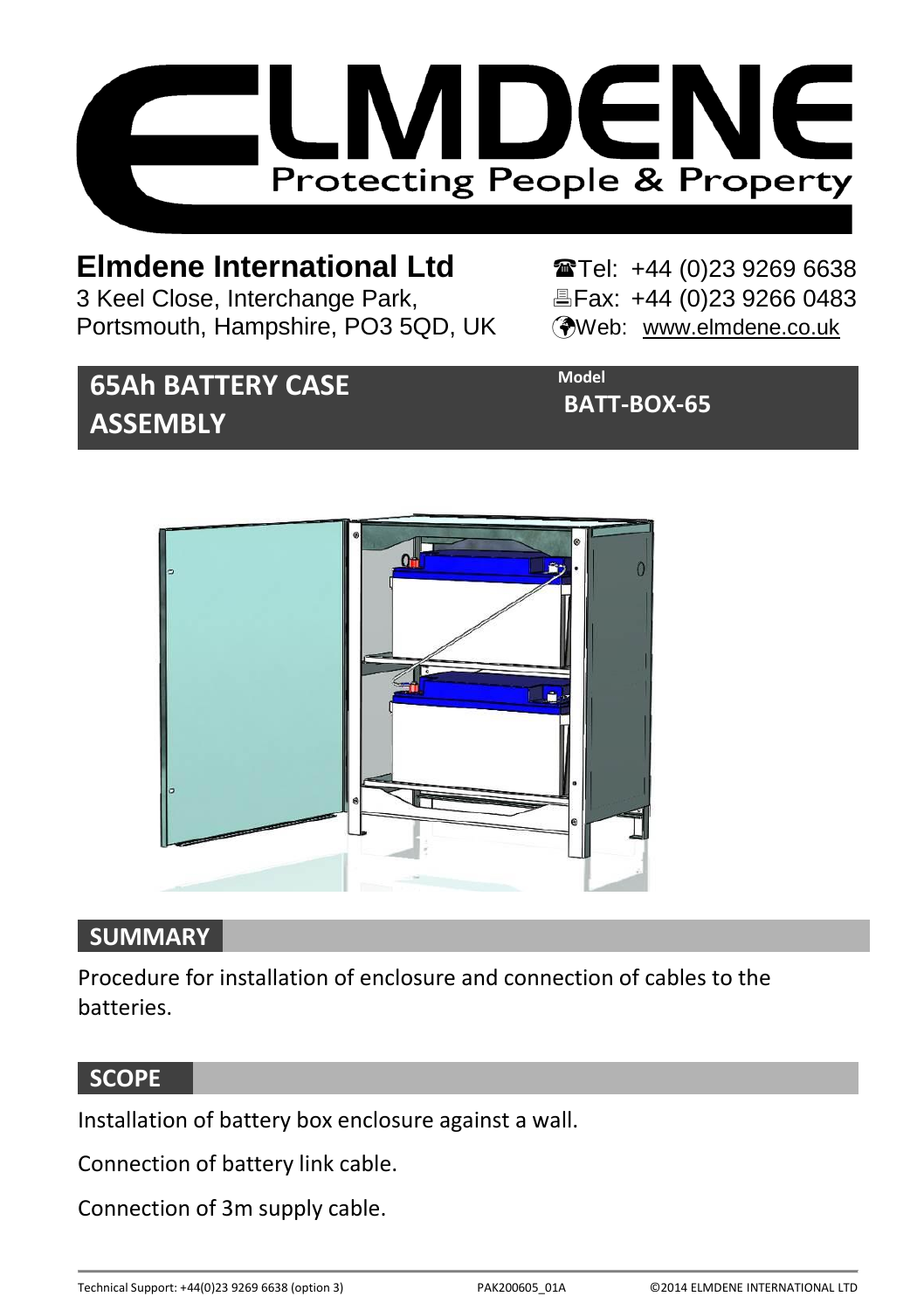## **BATTERY CASE INSTALLATION**

Remove the battery box CAS103427 from the packaging. Remove the shelves.

With the door open, remove the lid.

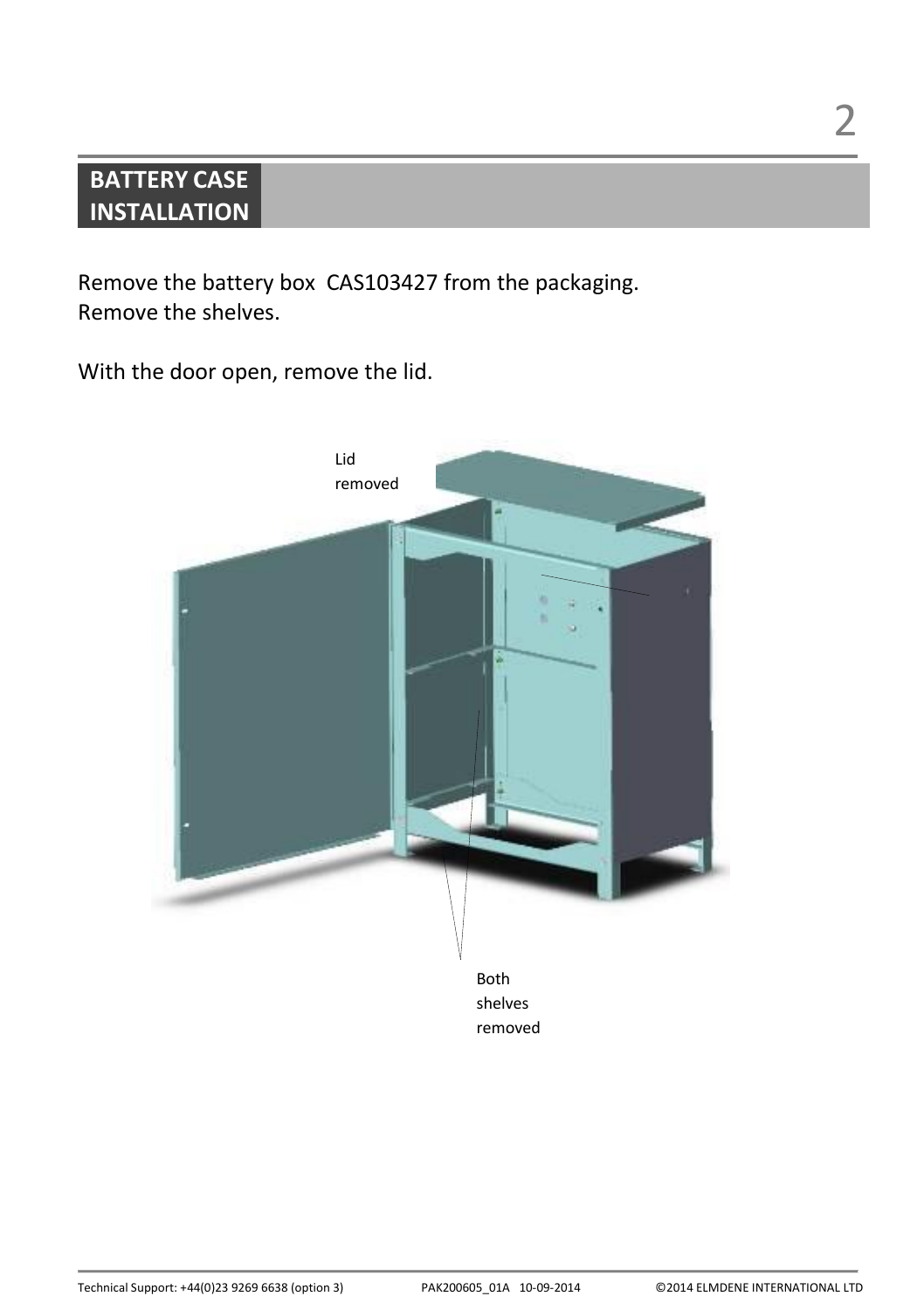If not fitted, install the wall mounting bracket to the rear panel, using 4 off M5 pan head screws and plain washers (HDW100231 and HDW100146)



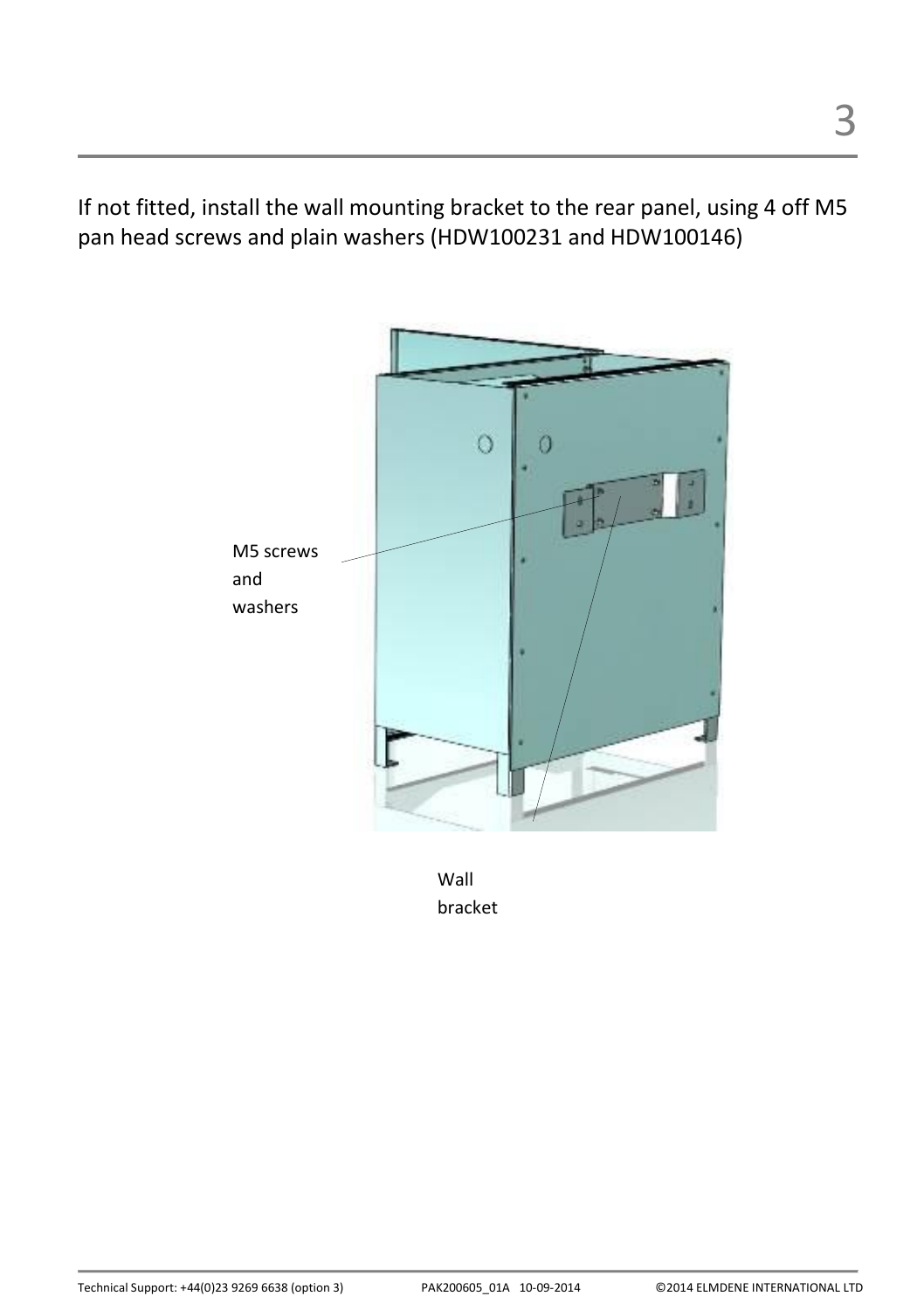

Position the case in its installation position. Spot through 4 fixing screw positions.

Withdraw the unit, and fit required plugs as appropriate.

Reposition the unit, and secure with appropriate fixing screws.



4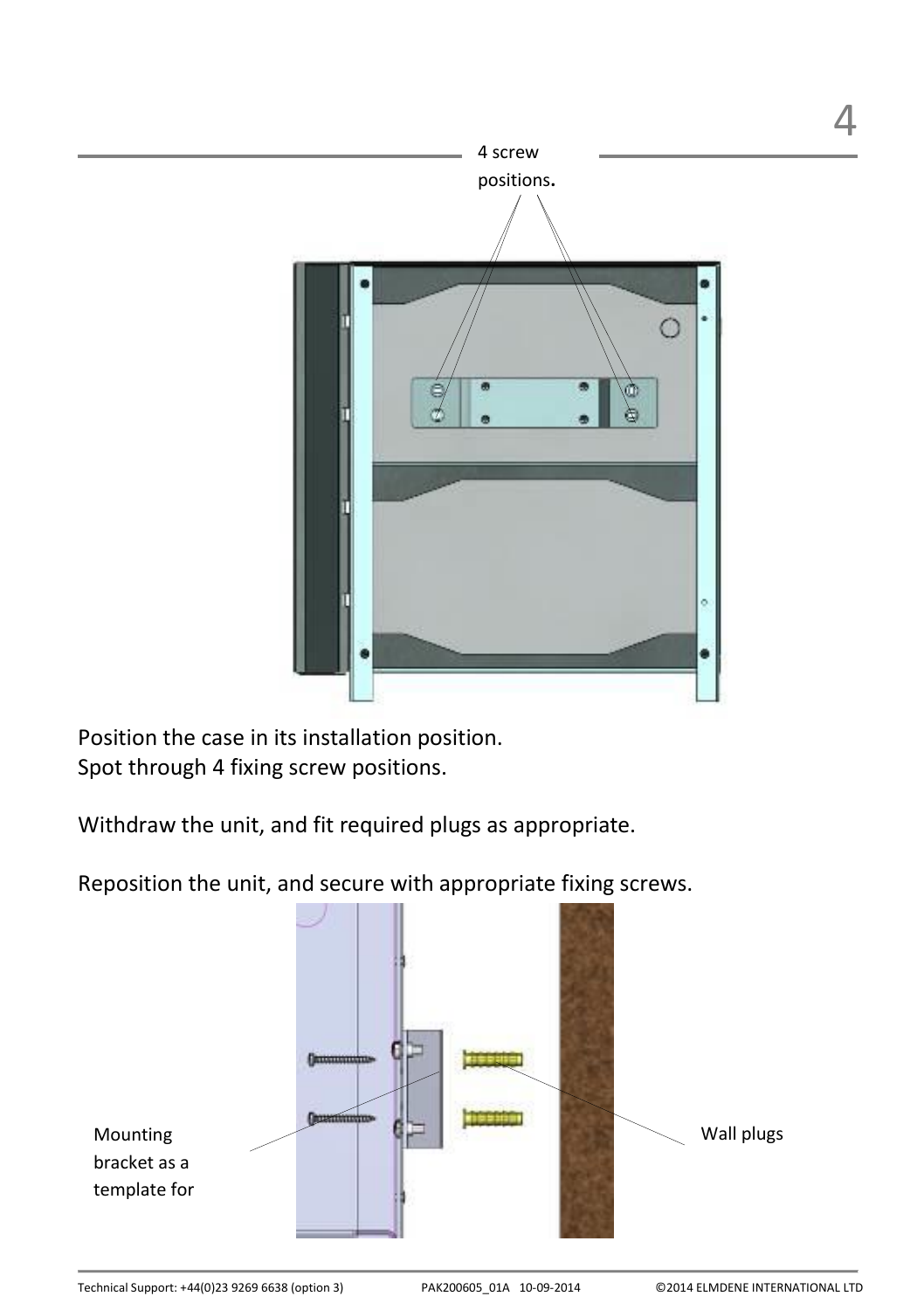## **BATTERIES AND CABLE INSTALLATION**

Remove knock outs on either the side or rear of the case.

Earth cable:

Connect the earth (green and yellow) lead in the 3 metre cable to the top right hand (interior) fastener as shown.

Use a M5 washer and M5 plain nut

Ensure the abutting face on the rivet nut is free from paint.



Replace both shelves in the case.

5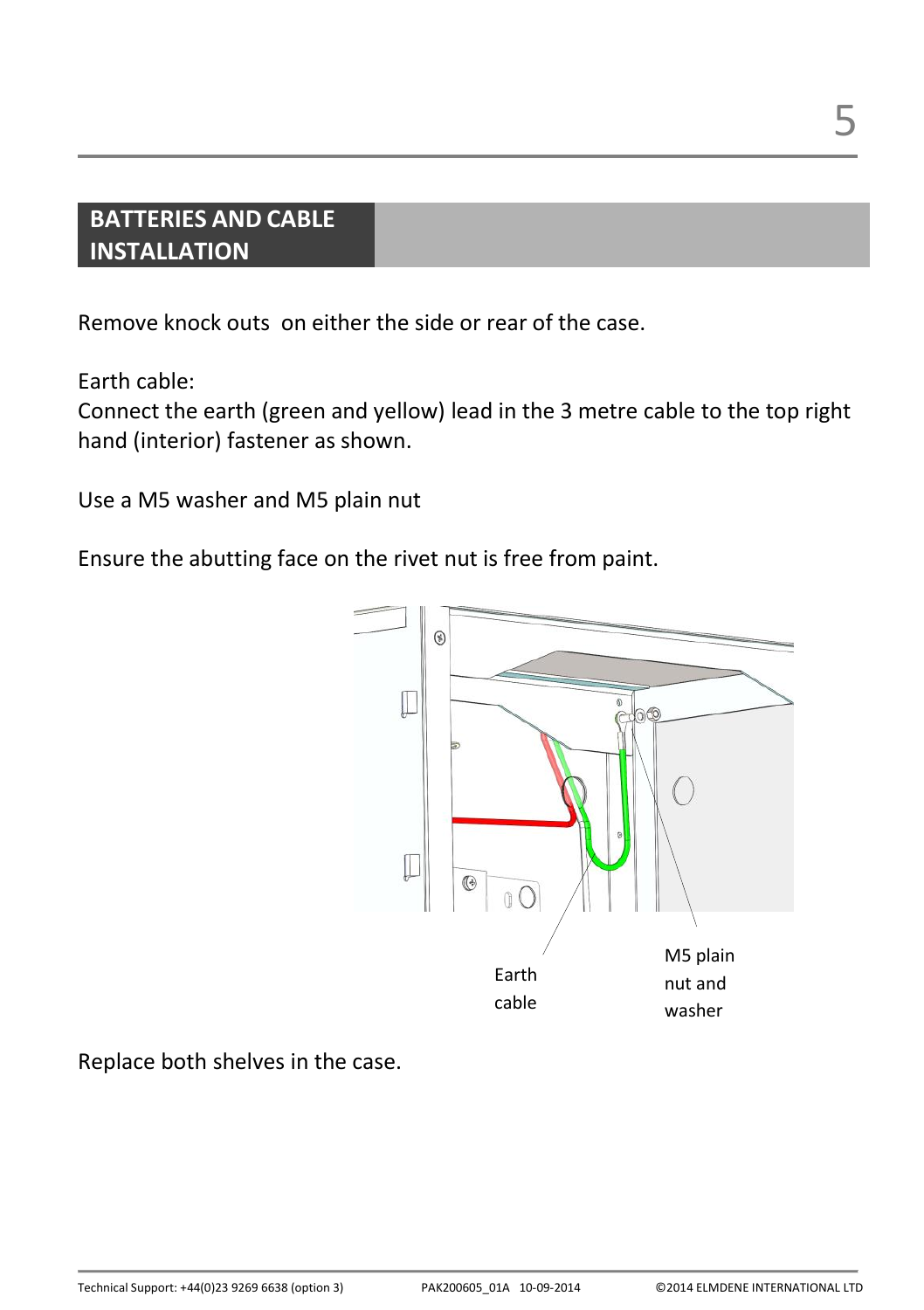Install the batteries in the orientation shown, with the terminals to the front, and the positive terminal to the left hand side.



Fit positive and negative ends of 3m cable (SAS100709) to the batteries as shown (crimped ring terminals):